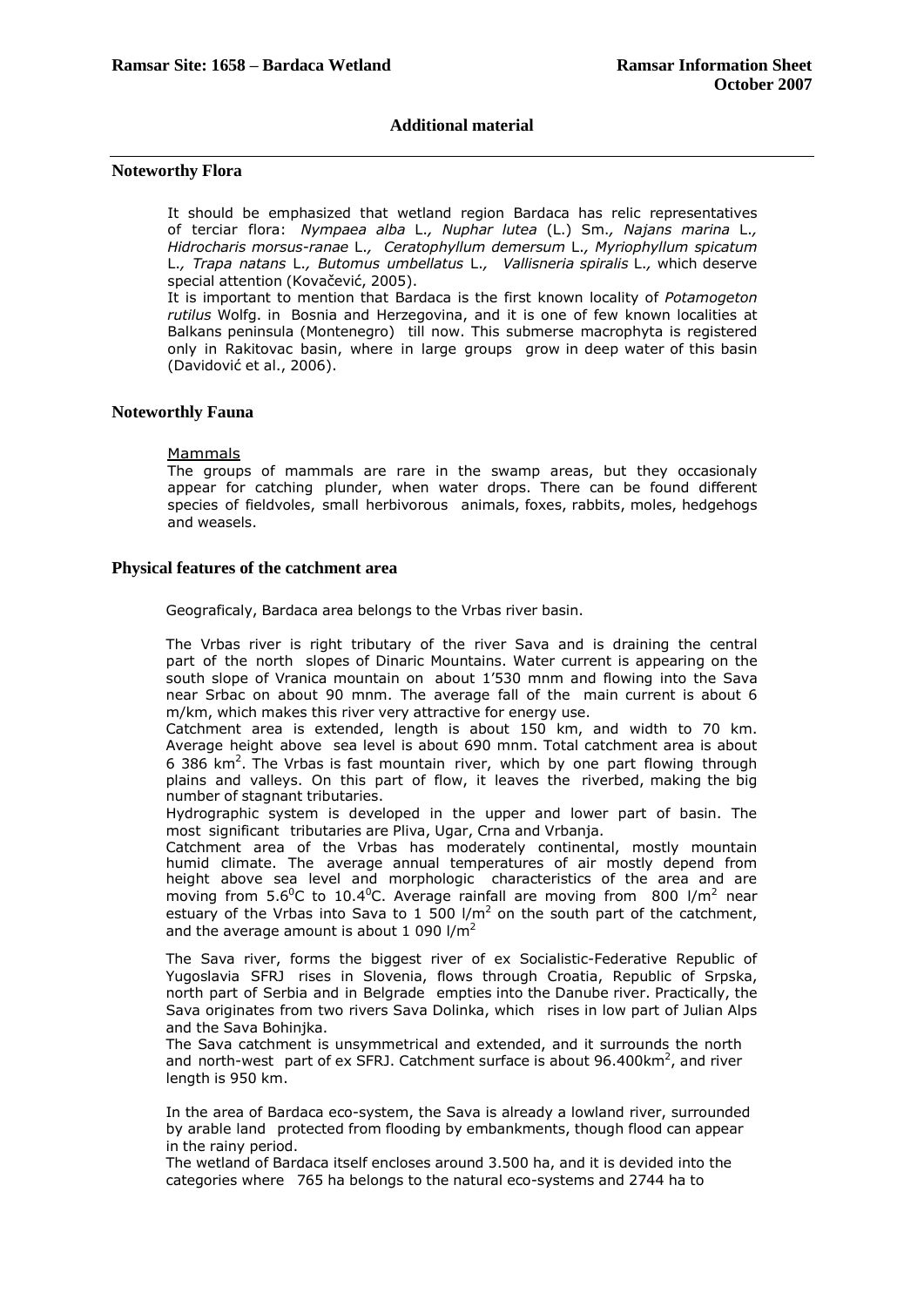artificial eco-systems.

#### Climatic features

Surrounding area of the Vrbas river, in the middle and upper course is encircled by mountains from all sides, which height rises toward watershed of Black Sea and Adriatic basin on the south, where are formed high Herzegovinian mountains. Lower course belongs to low Peripannonic area. So, local relief conditions, openness toward Pannonic valley in the north and relatively large height above sea level of broaden valleys in the Vrbas catchment, with weakly expressed influence of Adriatic Sea and parameters of general atmosphere circulations under Europe, causing moderately-continental climate in lower areas, while hillymountain areas are characterised with sub-mountain or mountain climate.

## **Hydrological values**

On the area of Lijevce polje the hydrological system is very developed. The area is confined with two big rivers from two sides, Vrbas in the east and Sava in the north, while the field is intersected by small rivers network. Significant rivers are Matura, Stublaja, Aržaba and Kraljica. Watercourses are intersected by building of channel Osorna-Borna-Ljevcanica, and only Matura inflow into channel, while other courses sink into the underground and coming to the surface again, north from the channel. Therefore, the riverbed of Matura, downstream of the channel, is never empty. The rivers Osorna and Borna have their headwaters on Kozara mountain and at the foothill there are conducting into channel and continue to flow as the channel Osorna-Borna-Ljevcanica. These two rivers do not belong to Lijevce polje, but there are the main sources of water in channel. That is the reason why they are so significant for this area. Ljevcanica-Dugo polje channel served as a supply channel for filling of fishponds, conducting them with the channel Osorna-Borna-Ljevcanica, channel Brzaja (which is currently used for supplying the fishponds with water) and channel Bardaca. The role of these channels is water concentration and protection from flooding. The current water supply of Bardaca is from the river Matura and Brzaja.

## **Social and cultural values**

Bardaca area was intensively colonised at the beginning of the 20th century. At that time land reclamation measures and building of fishponds started, but area was colonised from the oldest times. On the locality Donja dolina, which is located near the fishponds, archeological remains from the early classical period have been found, which represent significant value of this area and motif for touristic visits. Settlements of the first inhabitants were pile dwelling type, because the entire area was located in flooding area of the rivers Sava and Vrbas. With building of water defense embankments and fishponds, Bardaca is becoming more attractive area for settling and life with main activities such as agriculture, cattle breeding and fishing.

Human interest for settling in this area was huge, because of natural values such as abundance of water, agricultural land, biodiversity richness especially fish, birds and flooded forests. That represent preconditions for high-quality development of economic activities of this area.

Today, Bardaca area includes fishponds, flooding forests and meadows, agricultural land and settlements with about 1500 inhabitants.

The main economy branch is fish growing which has tradition longer than 100 years. With building of channels and arranging of embankments, besides natural watercourses, preconditions for sport fishing development have been produced. At the old riverbed of Stublaja, at the banks of the river Matura and channels, sport fishermen competitions have been organized. In the last ten years, at the banks of the Stublaja, pile dwelling settlement has been built, which is under management of the Fishermen society Stublaja, which represents significant resource for sportfishing development.

Since 1983, art-ecologic colony has been organizing on Bardaca, in the aim to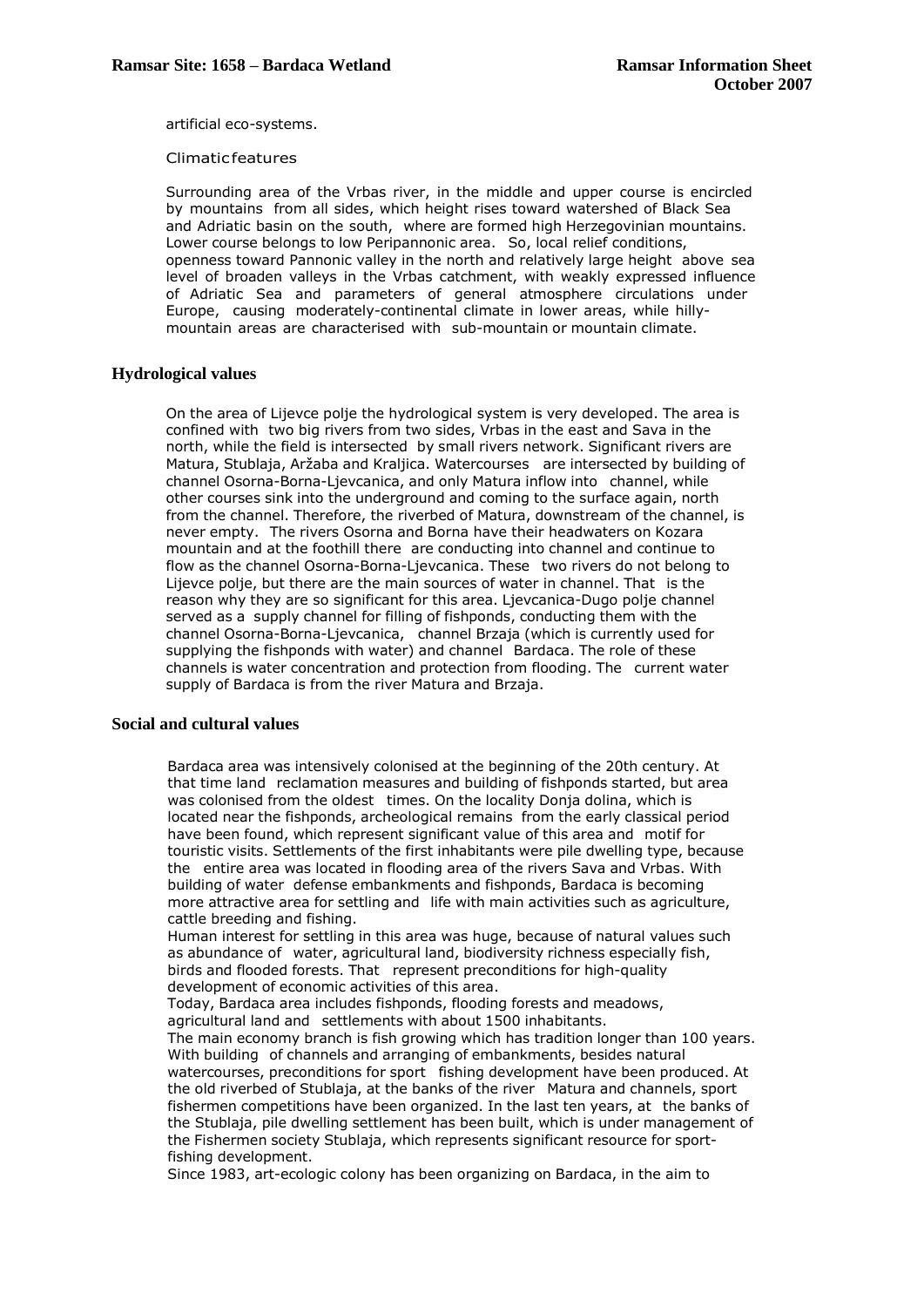address the appeal for nature protection on Bardaca through art expession. Every year, this colony entertains about 10 renowned artists and many visitors, nature and art lovers.

#### **Current recreation and tourism**

In the last ten years, there didn't exist an organised program for tourist activities Bardaca. Reasons for that can be found in devastation of existing touristic capacities, chaos in property rights relations, non-existence of professional and committed stuff, many conflicts in the space (fish growing, farming, hunting, fishing, nature protection). All tourist activities, which were conducted, haven't been based on management plan and use of resources of Bardaca for tourism development, but on individual (ad hoc) attempts of organizing of tourist activities which were conducted by the small local innkeepers, fishing and hunting associations. Most of visits have been accomplished through hunting and fishing tourism, that is additionally burdened the environment and endangered the individual animal species. In recent time, existing motel Bardaca has been repaired and brought into function of receiving tourists, which mainly refer on accommodation and restaurant services.

Next to the main object, there is an open pool, with atypical shape, which serves for the purposes of recreation and daily rest. Eventually, by its size and depth it could be adapted for sport preparations, although for that purpose additional equipment should be provided. In that area and around the pool, there are arranged picnic spaces, which could be adapted as well, for the purposes of camp, with previous rehabilitation and arranging of water crossing, in respect of hygiene, functionality and treatment of waste water, as well. The motel Bardaca has middle-size parking space, which is adapted for amateur sport activities, such as basketball and volleyball.

Except for the motel Bardaca, accommodation organisation is potentially possible in private households (assumed 200 beds) for which is necessary to conduct the education of the small contractors/hosts in organisation and giving services of handycraft. The big number of households has inappropriate water supply and no regulated water sewage system. For handycraft improvement, significant financial resources are necessary, which would be intended for adaptation and education.

Scientific visits, tourist activities in relation with photo-safari, educative excursion and students' picnics are very rare on the Bardaca area.

More than ten years, art colony has been organizing on the locality of Bardaca, on which every year participate around ten renowned artists, whose art works represent cultural and artistic value. Event Savski kotlić, assumes competition in fish soup preparation, when large number of lovers of such type of fun gather on Bardaca. Because of low level of visitors awareness and non-existence of adequate infrastructure, unfortunately this and similar events represent the great pressure on the environment, especially in regard to creating and non-adequate waste disposal.

Currently, tourist activities include organization of celebrations in the hall of motel Bardaca and sporadic, usually non-registered and uncontrolled visits of hunters and fishermen. It is hard to talk about number of tourists, because all inclusive statistics of entering visitors in this area hasn't been conducted, but certainly, that number is not significant for tourism development and economic profit. Seasonal aspect is indefinite and it is exclusively in relation with seasons of allowed hunting and fishing, although there is some evidence of disregard the same one. The biggest chance for the development of Bardaca, regarding the tourism is to improve scientific work, educational excursions, recreation activities, conferences, manifestations as well as rural, agro-tourism and eco-tourism.

## **Bibliographical references**

Aleksandar Trifkovic (2003). Water sources for Bardaca fisheries-brief description of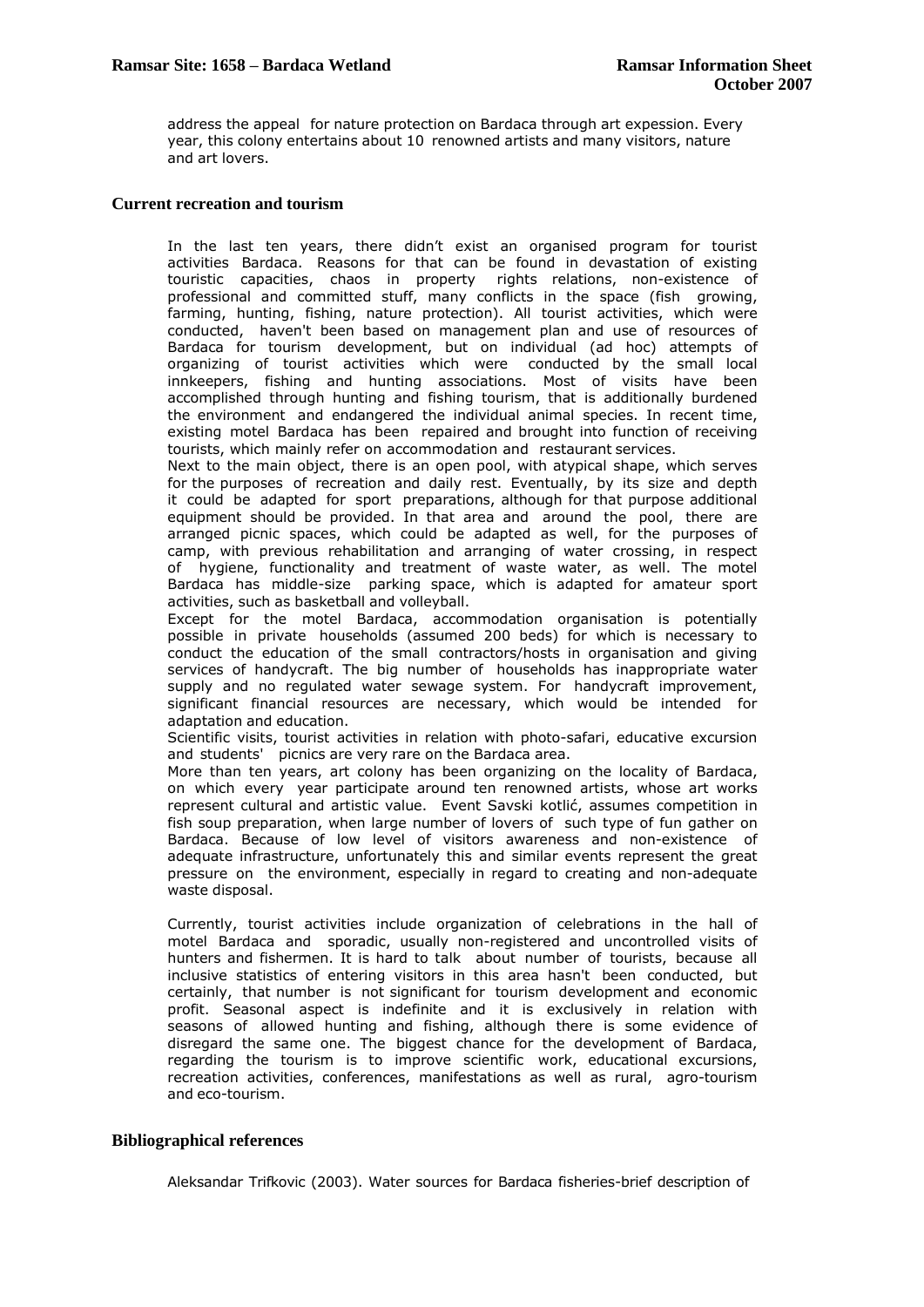several project documentation Boreli M. i ostali (1978): Hidrodinamički model Lijevče Polja, Jaroslav Černi, Beograd Jugoslavija Dušan Mijević, (2003): Metodologija hidrogeoloških istraživanja u prostornom planiranju i upravljanje podzemnim vodama. Fondovski materijal RGF Beograd, Institut za Hidrogeologiju, Ireson, A., (2003): Catchment based Environmental Managmement- A Case Study of the Vrbas Catchment, MSc Thesis, Imperial College, London, Čedo Maksimovic I ostali (2004) Life project: License- Local Institutional Capacity Development in Environmental Sensitive Areas [LIFE TCY/BIH/041] Mojičević M., Vilovski S, Tomić B. (1976): Osnovna geološka karta, list Banja Luka R 1: 100 000, Mojičević M., Vilovski S, Tomić B. (1976): Tumač za Osnovnu geološku kartu, list Banja Luka, Paštar P., i ostali (1988.): Urbanistički plan opštine Laktaši, Urbanistički Zavod, Banja Luka, Republika Srpska Paštar P., i ostali (1988.): Urbanistički plan opštine Gradiška, Urbanistički Zavod RS Banja Luka, Republika Srpska Pinjkić J., Peštarac R., (1983.): Hidrogeološke karakteristike Lijevče Polja područja južno od Gradiške, Geoinženjering Sarajevo, Tomić B. i ostali (1974.): Hidrogeološka istraživanja južnog dijela Lijevča Polja, Geoinženjering, Sarajevo, Šparica M., Bazuljko R., Jovanović S., (1983.): Osnovna geološka karta, list Nova Gradiška, R 1:100 000, Šparica M., Bazuljko R., Jovanović S., (1983.): Tumač za Osnovnu geološku kartu, list Nova Gradiška, Karta hidrogeološke kategorizacije terena SFRJ, R 1:500 000, Beograd, Jugoslavija Kovačević, Z. (2005): Vaskularna flora i akvatična vegetacija Bardače. Magistarska teza, Poljoprivredni fakultet, Univerzitet u Banjaluci. Kovačević, Z. (2005): Dominantne vaskularne hidrofite kompleksa Bardača, I Simpozijum biologa Republike Srpske, Prirodno-matematički fakultet, Banjaluka. Kovačević, Z., Stojanović, Slobodanka (2006): Uloga i značaj vaskularnih hidrofita. Naučno- stručno savjetovanje agronoma Republike Srpske, Proizvodnja hrane u uslovima evropske zakonske regulative, Poljoprivredni fakultet, Banjaluka. Kovačević, Z. (2006): Ekološke i fitogeografske karakteristike dominantnih hidrofita kompleksa Bardača. Naučno-stručno savjetovanje agronoma Republike Srpske, Proizvodnja hrane u uslovima evropske zakonske regulative, Poljoprivredni fakultet, Banjaluka. Nedović, B., Lakušić, R., Kovačević, Z., Marković, B. (2004): Raznoliki živi svijet. Život u močvari, Monograflja, Urbanistički zavod Republike Srpska, a.d., Banjaluka. Šilić, Č. (1996): Spisak biljnih vrsta (*Pteridophyta* i *Spermatophyta*) za Crvenu knjigu Bosne i Hercegovine. Glasnik Zemaljskog muzeja Bosne i Hercegovine, sveska 31, Zemaljski muzej Bosne i Hercegovine, Sarajevo. Šumatić, Nada, Topalić, Ljiljana, Pavlović-Muratspahić, Dragana (2001): Zajednica *Polygono-Bidentetum tripartitae* (W. Koch 26) Lohm. 50 na Bardači. Zbornik radova Naučnog skupa "Zasavica 2001.", Sremska Mitrovica.